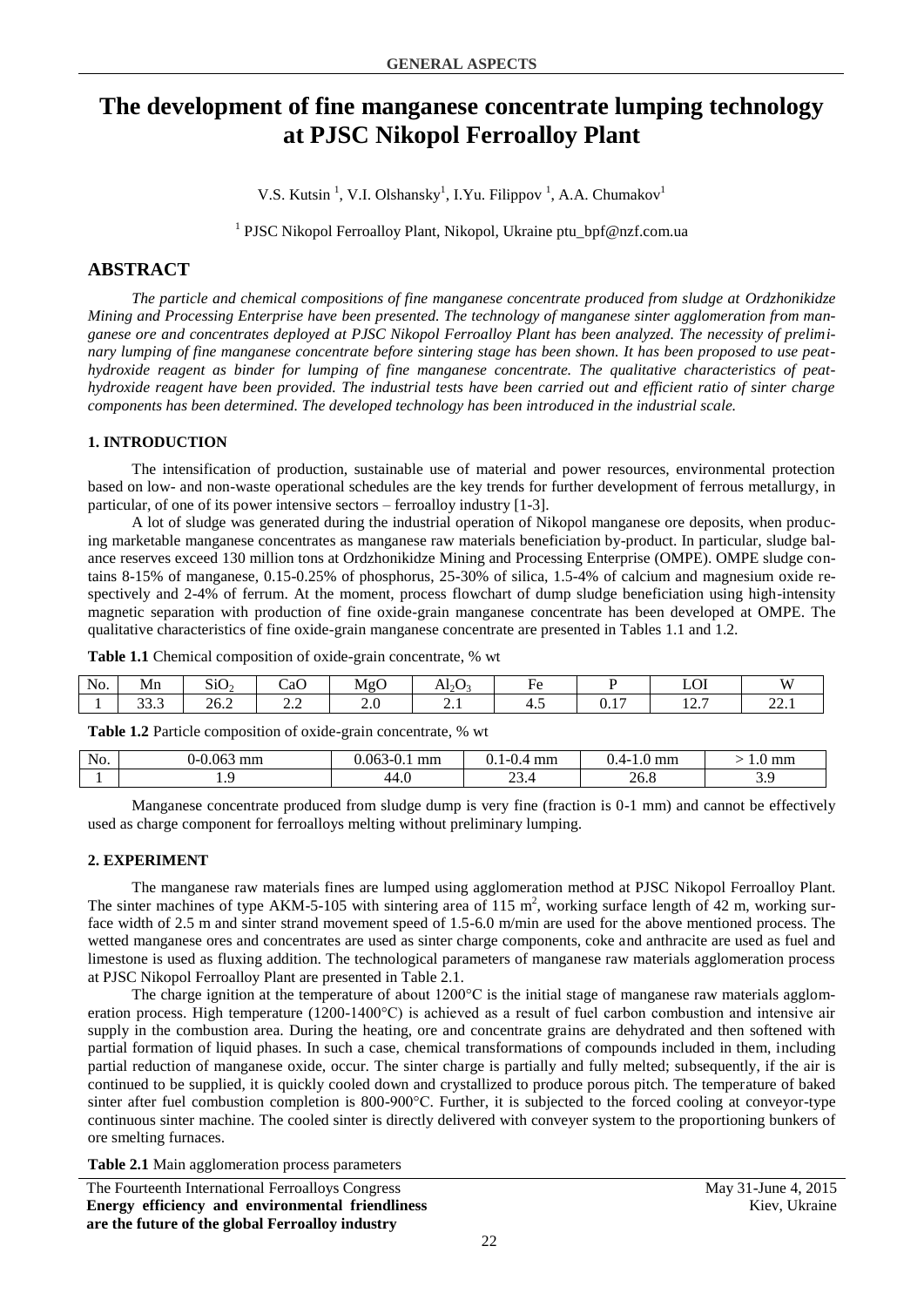| No. | Parameters                                     | Values      |
|-----|------------------------------------------------|-------------|
|     | Carbon content in sinter charge, %             | $6.3 - 6.5$ |
| 2   | Charge layer height on strand, mm:             |             |
| 3   | - before compaction                            | 370-400     |
| 4   | - after compaction                             | 340-365     |
| 5   | Sinter charge compaction level, %              | $8-9$       |
| 6   | Ignition hearth temperature, °C                | 1150-1250   |
|     | Negative pressure in front of exhauster, kPa   | $9-10$      |
| 8   | Temperature in front of exhauster, °C          | 75-90       |
| 9   | Working speed of sinter strand movement, m/min | $1.6 - 3.2$ |
| 10  | Content of 0-5 mm fines in sinter, %           | $7.3 - 7.6$ |
| 11  | Returns output during agglomeration, %         | $25 - 35$   |

The quality of manganese sinter is significantly defined by its chemical composition and mineralogical features of charge components. At PJSC Nikopol Ferroalloy Plant, manganese sinter baked from oxide and carbonate concentrates of Nikopol deposits, carbonate ores imported from Ghana, South Africa, Brazil and Gabon used in various ratios in the sinter charge are deployed for ferrosilicon manganese melting. The chemical composition of source manganese raw materials for sintering and sinter composition are provided in Table 2.2.

| No.            |                                 | Chemical composition, % wt |                  |           |           |           |                |                  |           |
|----------------|---------------------------------|----------------------------|------------------|-----------|-----------|-----------|----------------|------------------|-----------|
|                | Type of raw materials           | Mn                         | SiO <sub>2</sub> | CaO       | MgO       | $Al_2O_3$ | Fe             | P                | LOI       |
|                | oxide concentrate,<br>1 grade   | 44-47                      | $10-12$          | $1.5 - 3$ | $1 - 2$   | $1 - 2$   | $1.5 - 2$      | $0.17 -$<br>0.2  | $11 - 13$ |
| $\overline{2}$ | oxide concentrate,<br>2 grade   | $35 - 38$                  | $20 - 22$        | $2 - 4$   | $1.5 - 2$ | $1.5 - 2$ | $1.5 - 2$      | $0.17 -$<br>0.2  | $12 - 15$ |
| 3              | carbonate concentrate           | 27-29                      | $15-19$          | $8 - 11$  | $1.5 - 2$ | $1.5 - 2$ | $1.5 - 2$      | $0.19 -$<br>0.23 | $23 - 28$ |
| 4              | carbonate concentrate.<br>Ghana | $27 - 30$                  | $13 - 15$        | $5 - 7$   | $5 - 7$   | $2 - 2.5$ | $0.8 -$<br>1.2 | $0.06 -$<br>0,09 | 28-30     |
| 5              | manganese concentrate           | $37-40$                    | $20 - 24$        | $7-10$    | $2 - 6$   | $2 - 3$   | $2 - 4$        | $0.08 -$<br>0.19 | $0 - 3$   |

**Table 2.2** Chemical composition of source manganese raw materials and sinter at PJSC Nikopol Ferroalloy Plant

In general, the following phases are present in manganese sinter composition: tephroite ( $2MnO^SiO_2$ ), hausmannite ( $Mn_3O_4$ ), jacobsite ( $MnFe_2O_4$ ), dicalcium silicate (2 CaOSiO<sub>2</sub>), solid solutions (CaO-  $MnO_x$ - MgO) and vitreous phase [4-5].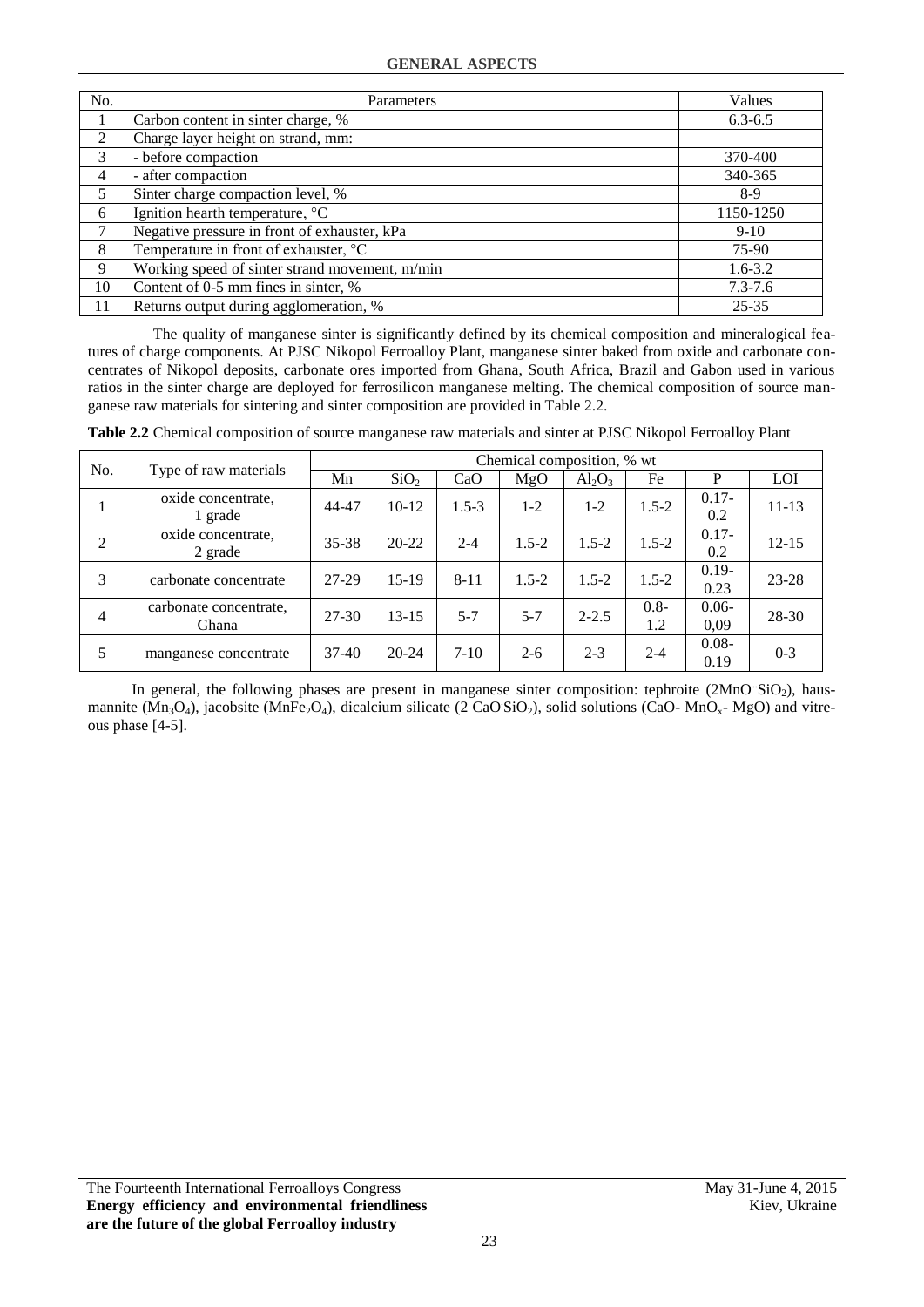## **3. RESULTS AND DISCUSSIONS**

The sintering process parameters and strength characteristics of sinter are largely defined by gas-dynamic resistance of charge layer, which depends on homogeneity, size distribution, fuel and moisture distribution uniformity through the entire layer volume. Gas dynamics of agglomeration process, detailed in the paper [6], is generally described by the equation:

 $\Delta p = h \rho w (k_1 v + k_2 w)$  (3.1),

where:  $\Delta p$  is gas pressure loss, h is sinter charge layer height,  $\rho$  is gas density, w is gas filtration speed, v is gas kinematic viscosity,  $k_1$  and  $k_2$  are gas-dynamic resistance coefficients.

The particle size distribution of materials providing for optimal technological parameters of sintering process and gas-dynamic resistance of sinter charge at PJSC Nikopol Ferroalloy Plant is as follows: manganese concentrates are 3-10 mm, sinter fuel is 1-5 mm and flux is 1-3 mm.

At the initial stage of fine concentrate (0-1 mm) lumping technology development, the attempts of its direct use in the charge composition for baking of manganese sinter instead of oxide concentrate (2 grade) portion were undertaken. The industrial tests demonstrated that addition of fine manganese concentrate in quantity of more than 5% in the sinter composition results in dramatic reduction in sinter machine capacity and sinter strength characteristics (Fig.1). The deterioration of agglomeration process and sinter quality was caused by the sharp increase in gas-dynamic charge resistance.

Based on the experiments, it was concluded that particle composition of fine manganese concentrate eliminates the possibility of its efficient lumping using agglomeration process without preliminary preparation by lumping method. The issue was solved in collaboration with National Metallurgical Academy of Ukraine (NMetAU) through the use of peat-hydroxide reagent as binder (Table 3.1) for achievement of the required charge size distribution.



**Figure 3.1:** Variation of sinter machine production capacity and sinter strength depending on portion of fine concentrate in sinter charge

The peat-hydroxide reagent is produced by processing of black peat with NaOH aqueous solution and refers to lignin-alkaline reagents. It represents dry fine material containing more than 30% of humic acid sodium salts. It is used as binder in sinter- and iron-making. It is produced as powder or cylindrical granules with diameter of 8-10 mm and length of 10-50 mm.

The fine manganese concentrate was lumped by its mixing with peat-hydroxide reagent in the ratio of 5.5:1 (by weight) at the warehouse of sinter shop with further formation of granules with dimensions of 1-4 mm in the nodulizing drum before charge charging onto sinter machine. During the industrial tests, the technology of manganese sinter baking for ferrosilicon manganese melting using lump fine concentrate was developed. The charge composition was calculated with regard for production of manganese sinter with Mn content at the level of 39%.

| Table 3.1 Technical requirements for peat-hydroxide reagent |  |  |  |
|-------------------------------------------------------------|--|--|--|
|-------------------------------------------------------------|--|--|--|

| No. | <b>Parameters</b>                              | <b>UOM</b> | Normal val-<br>ue |
|-----|------------------------------------------------|------------|-------------------|
|     | Particle composition:                          |            |                   |
|     | - fraction of more than 3 mm in powder, max.   | $\%$       |                   |
|     | - fraction of less than 8 mm in granules, max. | $\%$       |                   |
|     | pΗ                                             | units      | $7.5 - 10.5$      |

The Fourteenth International Ferroalloys Congress May 31-June 4, 2015 **Energy efficiency and environmental friendliness are the future of the global Ferroalloy industry**

Kiev, Ukraine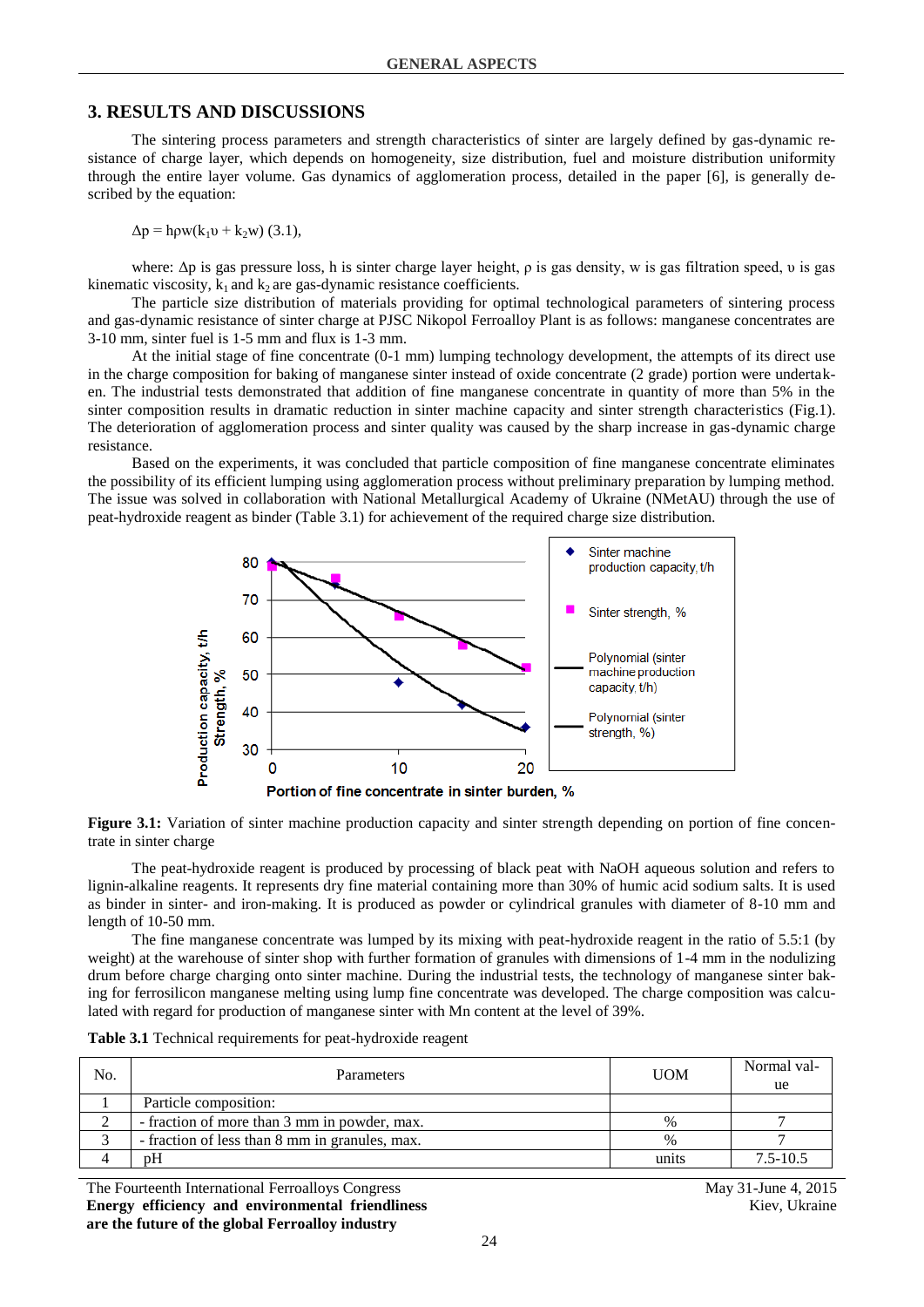| traction<br>000<br>піаээ<br>. лэп<br>. | $\%$ | $\sim$<br>$\mathbf{r}$<br><u>_</u><br>__ |
|----------------------------------------|------|------------------------------------------|
| .<br>.                                 | $\%$ | $\sim$ $\sim$                            |

When conducting investigations, the sinter charge containing 50-80% of fine concentrate was baked, the weighed portions of Mn-containing materials (oxide concentrate of 1 grade and carbonate concentrate) were calculated based on the achievement of standard manganese content in the manganese sinter. The baking was carried out, when sinter charge layer height was 340-350 mm, speed was 1.6-2.4 m/min and ignition temperature was 1000-1200°С. The carbon content in sinter charge was 6-6.3%. The appearance of sinter cake was characterized by apparent combustion area in front of grate with the height up to 1/5 of cake; no combustion sources were observed on sinter cake bend. The sinter machine production capacity was 66 t/h, returns output was within the range of 30-35%, sinter strength was 76-76.5%. Variation of agglomeration process parameters depending on portion of fine concentrate in sinter charge is presented in Figures 3.2-3.3.



Figure 3.2: Variation of sinter machine production capacity and sinter strength depending on portion of lump concentrate in sinter charge

The optimal parameters of agglomeration process, as shown in Figures 2-3, remain unchanged, if the portion of lump concentrate in charge composition is 50-70%.



Figure 3.3: Change in gas-dynamic properties of sinter charge

#### **SUMMARY**

The performed studies allowed developing reasonably efficient technology of fine manganese concentrate (fraction is 0-1 mm) lumping that makes it possible to produce standard manganese sinter with the required strength characteristics for ferrosilicon manganese melting, whereas the optimal productivity of the existing process equipment at sinter shop of PJSC Nikopol Ferroalloy Plant is preserved. The developed and introduced technology allows using manganese raw materials from man-made sources in the production and mitigating environmental pollution.

The Fourteenth International Ferroalloys Congress May 31-June 4, 2015 **Energy efficiency and environmental friendliness are the future of the global Ferroalloy industry**